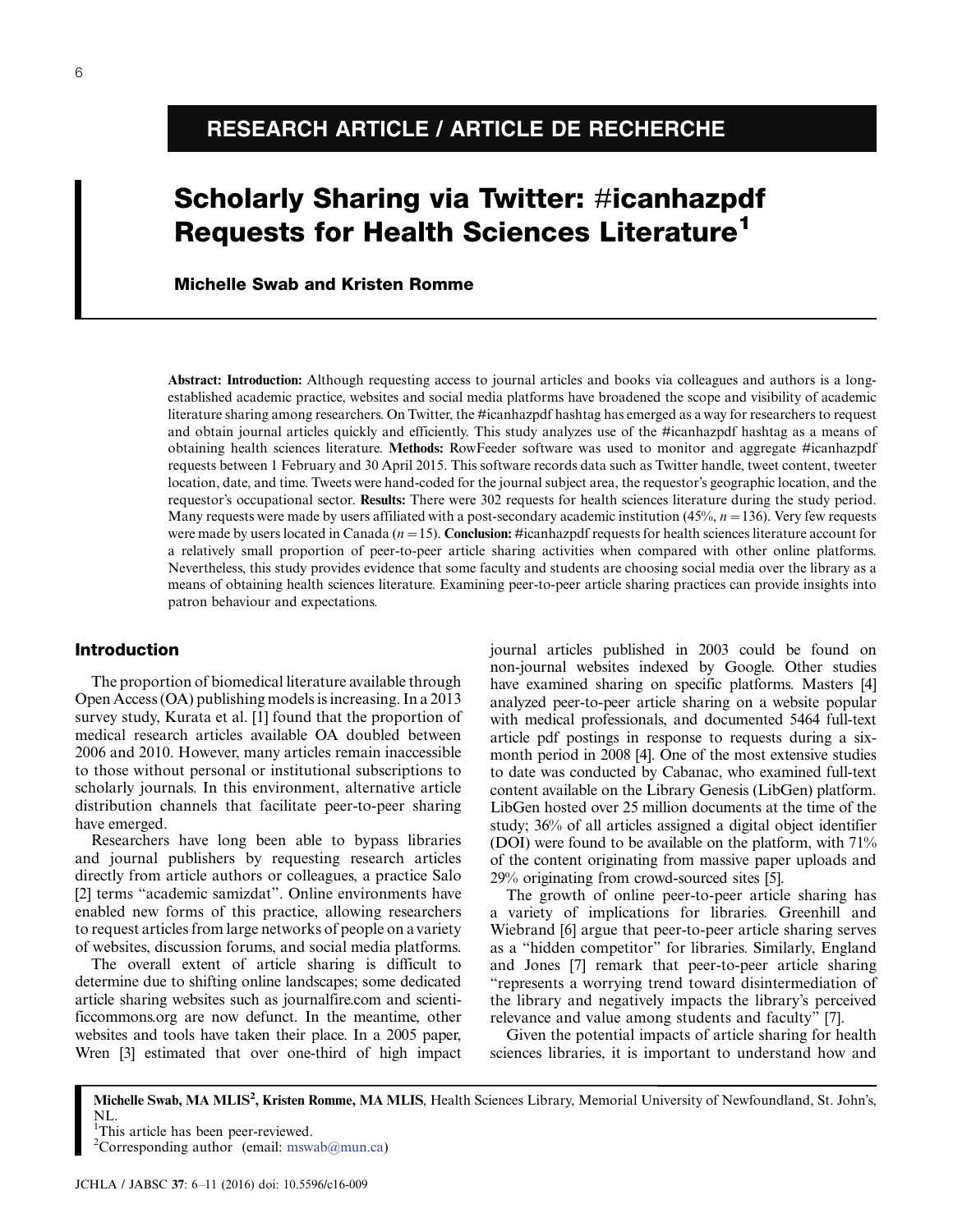why medical literature is being shared online. This paper investigates article requests via one particular method, the #icanhazpdf Twitter hashtag<sup>3</sup>. Specific research questions include:

- How often is #icanhazpdf used to request health sciences literature?
- What types of health sciences literature are being requested?
- How do users identify requested literature (i.e., publisher URL, DOI, or citation information)?
- Where are requestors geographically located?
- What is the occupation or employment sector of #icanhazpdf tweeters requesting health sciences literature?
- Do article requestors have access to library resources and services?

Copyright and licensing issues surrounding peer-to-peer article sharing practices such as #icanhazpdf are complex and situational. In some instances, #icanhazpdf users may be in violation of copyright legislation or publisher licensing agreements, but those who use the hashtag may argue that this practice typically falls under fair use or fair dealing exceptions. To add to the confusion, some publishers permit one-to-one, private article sharing among colleagues [8]. Given the many competing viewpoints, a detailed examination of the intricacies of copyright legislation and publisher licensing in relation to #icanhazpdf is beyond the scope of this paper.

#### How does #icanhazpdf work?

San Francisco-based cognitive scientist Andrea Kuszewski first conceived of the #icanhazpdf hashtag in 2011 [9]. According to #icanhazpdf protocol, article requestors compose a tweet containing article information, their personal email address, and the #icanhazpdf hashtag (Figure 1). Other Twitter users fulfill requests by searching Twitter for the #icanhazpdf hashtag, accessing requested articles through institutional or personal subscriptions, and then emailing the article to the requestor. Once the request has been fulfilled, the requestor deletes the tweet. This procedure maintains anonymity for the article provider as he or she may infringe copyright or be in violation of licensing agreements.

Fig. 1. Sample tweet.



<sup>&</sup>lt;sup>3</sup>#icanhazpdf Twitter feed is updated continuously and is available at [https://twitter.com/#!/search?q](https://twitter.com/#!/search?q=%2523icanhazpdf)[-](https://twitter.com/#!/search?q=%2523icanhazpdf)[%23icanhazpdf.](https://twitter.com/#!/search?q=%2523icanhazpdf)

Liu [10] notes that the hashtag was originally intended for science journalists, who typically lack access to the online library resources available to researchers at large universities; however, her research has demonstrated that academics and students use #icanhazpdf services more frequently than those in communication fields.

A 2015 paper by Gardner and Gardner [9] also provides a variety of insights into the use of #icanhazpdf. Of particular importance, their study found that 62% of requests were for articles from life sciences and biomedical journals. This paper further examines this particular category of requests.

#### Methods

As #icanhazpdf protocol dictates that tweets are deleted after the requested article is received, the social media monitoring service RowFeeder was used to capture and collect publicly available #icanhazpdf tweets. RowFeeder, which is a subscription service, records the Twitter username, the content of the tweet, the tweet URL, the user location (if supplied), and the date and time of the tweet [11]. Memorial University's Ethics Officer advised that ethics approval was not required for this research as individual #icanhazpdf users would not be identified.

RowFeeder recorded a total of 3962 tweets during the period 1 February to 30 April 2015. Many of the captured tweets were automated retweets by the Twitter bots hecanhazpdf and i can haz PDF. Such tweets were excluded from the dataset, as were retweets by individuals. The remaining 1456 unique tweets were divided into two sets (Figure 2). Each author manually reviewed one set of tweets, coding each tweet with the following demographic information and request details: requestor's geographic region (if known); type of tweet (request or comment); type of material requested (article, book, etc.); how the requested item was described (citation, DOI, link to publisher, etc.); and subject of the requested item (health or non-health). Requests for health sciences literature were further coded with Scopus subject categories at the journal level. For example, a request for an article from Nature Reviews Microbiology was coded with the subject areas "Immunology and Microbiology" and "Medicine," which are the subject categories that Scopus assigns to the journal. If questions or uncertainty arose during the process of coding, both authors reviewed the tweet in question and came to a consensus.

#### Results

In total, there were 302 requests for health sciences literature using the #icanhazpdf Twitter hashtag between 1 February and 30 April 2015. Nearly all of the requests  $(99\%, n=300)$  were for journal articles. Of the two nonarticle requests, one was for a book and the other for grey literature.

#### Characteristics of requested articles

The 300 health sciences articles requested were from 232 different journals. Journals could be classified in more than one category; see Table 1 for the full list of subject areas for which articles were requested.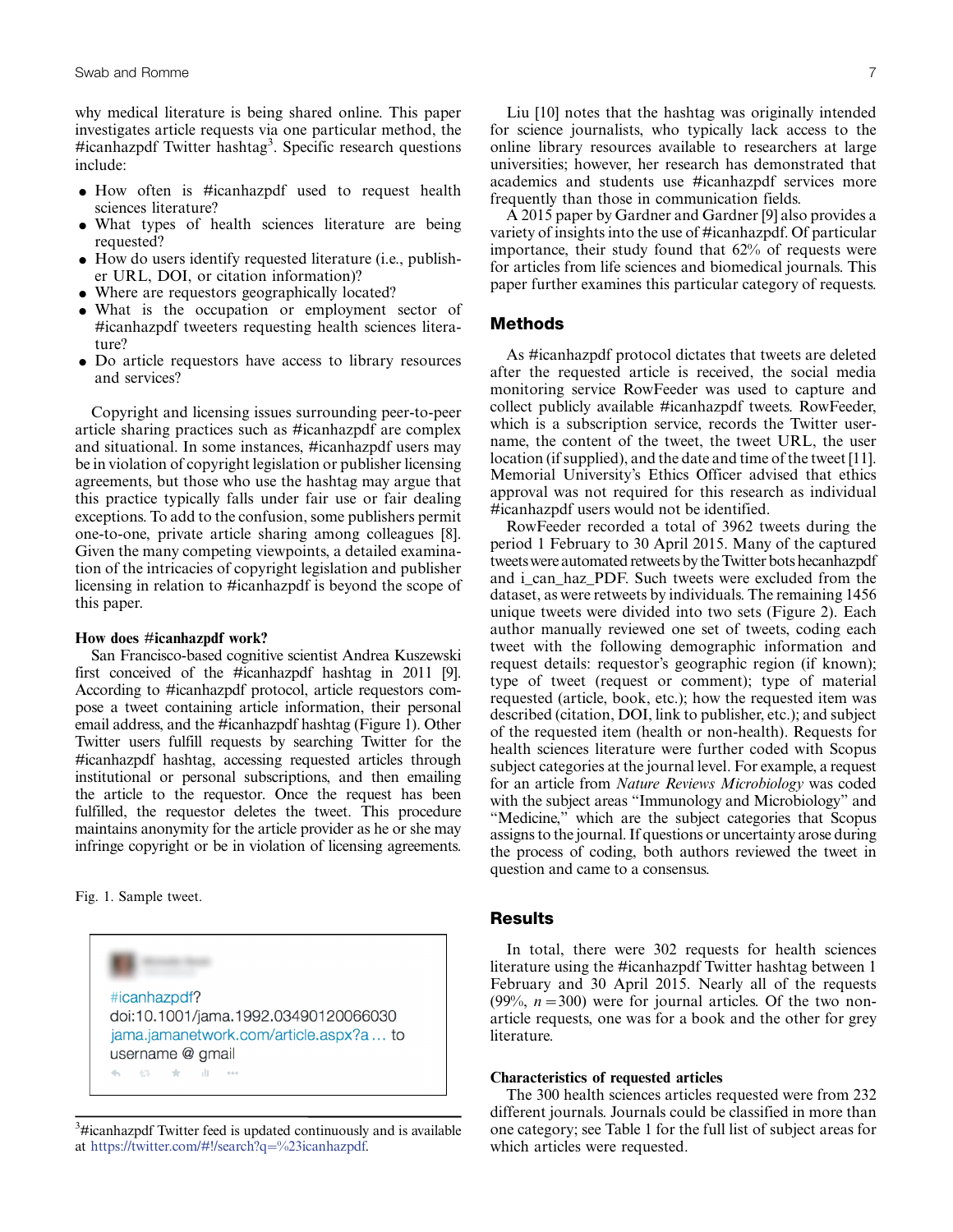#### Fig. 2. Tweet inclusion flow chart.



Table 1. Scopus subject category for unique journal titles.

| Broad journal subject category | Number of journals* |  |
|--------------------------------|---------------------|--|
| Medicine                       | 196                 |  |
| Nursing                        | 14                  |  |
| Pharmacology                   | 18                  |  |
| Immunology and microbiology    | 22                  |  |
| Health professions             | 5                   |  |
| Clinical psychology            | $\overline{2}$      |  |
| Dentistry                      |                     |  |
| Not indexed in Scopus          |                     |  |

\*Journal titles may be classified in more than one category.

More than half of requestors  $(50.7\%, n=152)$  linked to the publisher's website as a means of identifying the article being requested (Figure 3). Linking to the PubMed record was the second most popular means of identification.

#### Characteristics of requestors

As shown in Table 2, our findings are consistent with Gardner and Gardner's [9] assertion that "#icanhazPDF is overwhelmingly an Anglophone phenomenon". The greatest proportion of requests came from the United Kingdom and Ireland (29.1%), followed by the United States (26.5%). There were comparatively few #icanhazpdf requests for health literature from Canada: only 15 requests in the 3 months of the study.

Many requests (45%,  $n = 136$ ) came from Twitter users who were in some way affiliated with a post-secondary academic institution, according to the information provided in their Twitter profile. These requestors included faculty, academic researchers, students, and librarians. The number of requestors with academic affiliation may in fact be even greater, as academic affiliation could not be determined for over 38%  $(n = 117)$  of requestors (Table 3).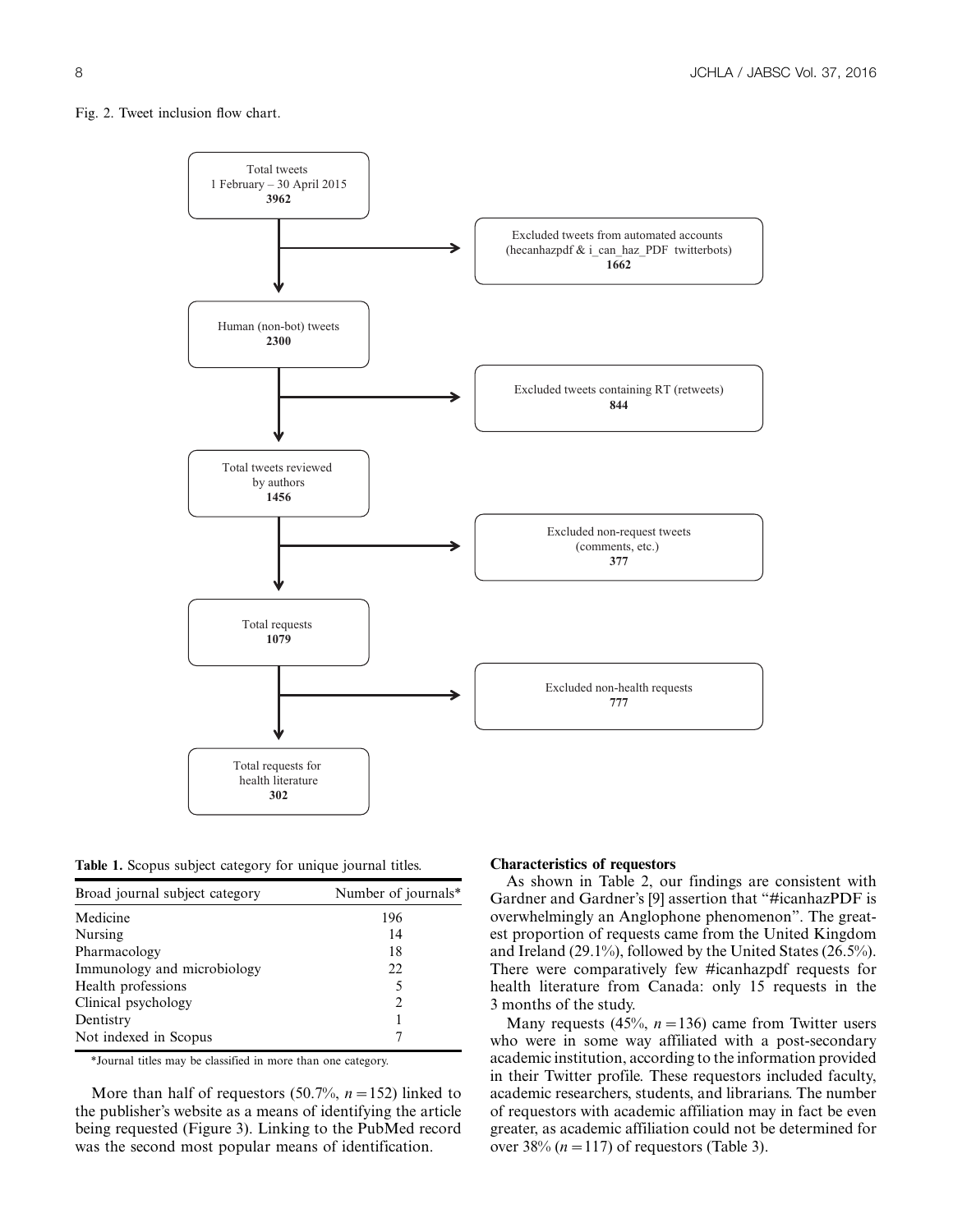#### Fig. 3. Description of requested materials ( $n = 302$ ).



### **Discussion**

The overall number of requests for health sciences literature on Twitter using the #icanhazpdf hashtag during the three-month study period was low  $(n=302)$  in comparison with requests for articles on a website for health professionals during a six-month period in 2008 as reported by Masters  $(n=6587)$  [4]. Few #icanhazpdf requests for health sciences literature during the study period originated from Canadian Twitter users  $(n=15)$ . The low rate of #icanhazpdf use in Canada may be related to the low rate of Twitter adoption among Canadian health professionals

|  | Table 2. Requestor's geographic region. |  |
|--|-----------------------------------------|--|
|  |                                         |  |
|  |                                         |  |

|                            | Number of tweets Percent total |           |
|----------------------------|--------------------------------|-----------|
| United Kingdom and Ireland | 88                             | $29.1\%$  |
| <b>United States</b>       | 80                             | 26.5%     |
| Rest of Europe             | 58                             | 19.2%     |
| Canada                     | 15                             | $5.0\%$   |
| Australia and New Zealand  | 11                             | 3.6%      |
| Asia                       | 3                              | $1.0\%$   |
| Mexico, Central America,   | 2                              | 0.7%      |
| South America              |                                |           |
| Africa                     | 1                              | $0.3\%$   |
| Unknown                    | 44                             | 14.6%     |
| Total                      | 302                            | $100.0\%$ |

and researchers. Only 9.2% of respondents in a November 2013 survey of Canadian Medical Association physicians reported using Twitter for professional purposes [12], and only 5% of faculty respondents reported Twitter use in a recent survey conducted at the University of Montreal's Faculty of Medicine [13].

In addition, there were few #icanhazpdf requests for articles from journals in the subject categories of pharmacology

Table 3. Requestor's employment sector.

|                                    | Number<br>of tweets | Percent<br>total |
|------------------------------------|---------------------|------------------|
| Academic (non-librarian)           | 85                  | 28.1%            |
| Student                            | 41                  | 13.6%            |
| Journalist/writer/public relations | 19                  | 6.3%             |
| Librarian                          | 10                  | 3.3%             |
| Clinician                          | 5                   | $1.7\%$          |
| Industry                           | 5                   | $1.7\%$          |
| Nonprofit, patient organization    | 5                   | $1.7\%$          |
| Nonprofit, other                   | $\overline{4}$      | $1.3\%$          |
| Independent consultant             | 4                   | $1.3\%$          |
| Patient                            | 3                   | $1.0\%$          |
| Government                         | 3                   | $1.0\%$          |
| Teacher (non-post-secondary)       |                     | $0.3\%$          |
| Unknown                            | 117                 | 38.7%            |
| Total                              | 302                 | $100.0\%$        |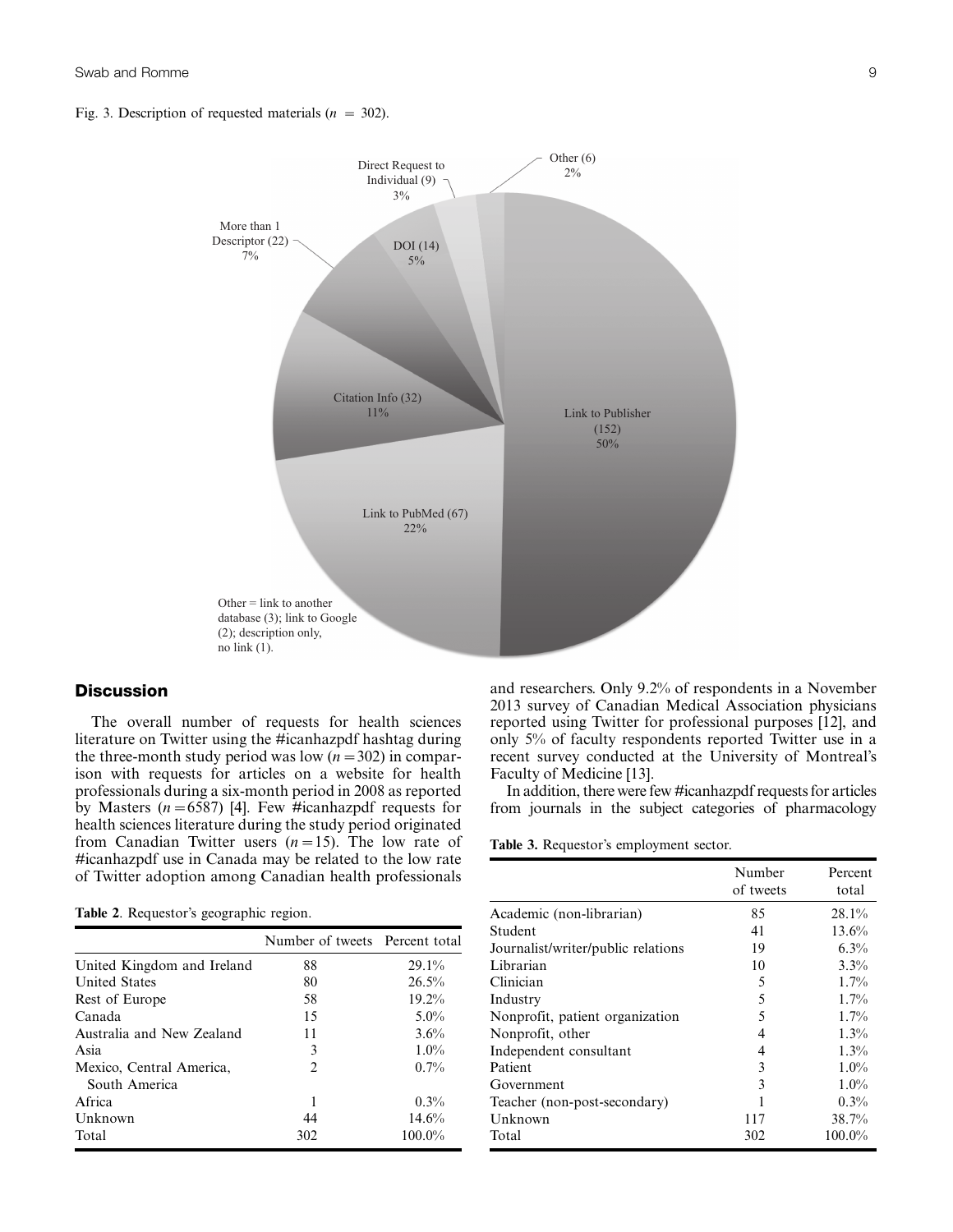$(n=18)$ , nursing  $(n=14)$ , clinical psychology  $(n=2)$ , and the health professions ( $n = 5$ ). These results may again be related to rates of Twitter adoption among these professional groups. Studies report Twitter usage rates of less than 10% among pharmacy preceptors [14], undergraduate pharmacy students [15], and new graduate nurses [16].

Although originally envisioned for users without institutional library access, #icanhazpdf requests from user groups such as journalists, patient organizations, and patients were limited ( $n = 27$ ). During the study period, 45% of requests  $(n=136)$  were from Twitter users affiliated with a postsecondary academic institution such as faculty members, students, and librarians. If tweets from requestors with unknown affiliation are excluded, over 70% of requestors were affiliated with a post-secondary academic institution  $(n=136/185)$ . These results are consistent with earlier research by Liu [10]; the results of her 2013 study indicated that users from occupational groups with institutional library access made a majority of #icanhazpdf requests.

Faculty and student use of #icanhazpdf warrants further analysis in light of academic users' considerable access to library resources and services such as interlibrary loan. Although a full investigation of user motivations is not within the scope of this study, comments tweeted by #icanhazpdf users during the study period can provide some insights into this particular article sharing practice.

Evidence from a study conducted by Connaway et al. [17] suggests that convenience, including ease of use and speed, is "one of the primary criteria used for making choices during the information-seeking process". #icanhazpdf is fast, and users may retrieve the requested article within minutes. Several tweets compared the speed of #icanhazpdf to the speed of interlibrary loan services:

Using #icanhazpdf has been so helpful and fast (only used a few times). Way faster than ILL requests

Trying this b/c ILL is slow for what should be an EZ request

Still haven't gotten paper 22 minutes after #icanhazpdf request. The Internet is so over.

#icanhazpdf is also relatively easy and convenient. Anyone with a Twitter account can use the hashtag to obtain articles quickly and without much effort. #icanhazpdf users do not need to remember (or even have) library login credentials. These sample tweets suggest that the convenience of #icanhazpdf is an important consideration for users:

Can anyone help out with this oldie and save me a trip to the library?

Working from home  $\dots$  can anyone help  $-$  Journal of Medicinal Chemistry

Dear #lazyweb, #icanhazpdf - pretty please?

Opportunities to connect with other researchers may serve as an additional motivating factor. In an ethnographic study, Veletsianos [18] observes that social media is "a place where scholars can congregate to share their work, ideas and experiences ... Through social media gatherings, distributed individuals build ties, bonds and solidarity, even when they may have not met each other face-to-face". A small number of #icanhazpdf requests included in the current study  $(n=9)$  were direct replies to article links shared by other researchers. In such cases, an #icanhazpdf request may indicate shared interests around a particular article or topic, and may also foster connections between researchers. Sample tweets include:

@researcher Nice abstract! Thanks for sharing. #icanhazpdf?

@researcher pity it's behind a paywall. got a spare copy for me? #icanhazpdf?

@researcher Looks great! But, #icanhazpdf?

In addition, use of the #icanhazpdf hashtag may also serve as a form of social protest and a sign of discontent with current academic publishing practices and economic systems. Dunn et al. [19] and Kroll [20] position peer-topeer article sharing as an act of civil disobedience, and #icanhazpdf creator Andrea Kuszewski has recently stated that use of the hashtag is "not an aggressive act but it's just a way of saying things need to change" [21]. Veletsianos argues that article sharing among researchers exemplifies academic researcher values surrounding sharing and openness [18].

## Limitations

A primary limitation of this study is its reliance on a convenience sample; results are not generalizable. The study sample is also potentially incomplete, as RowFeeder software cannot guarantee instantaneous tweet capture. In addition, the study relies on self-reported Twitter profile information, which may not be accurate. A further potential limitation is subjectivity in the authors' coding of tweets. While categorizing #icanhazpdf tweets according to characteristics such as geographic region and journal subject area was straightforward, classifying requestors' employment sector was somewhat subjective due to differences in academic ranks in North America, the United Kingdom, and Europe, as well as ambiguity in the information provided in requestors' Twitter profiles.

Although this study presents preliminary observations of #icanhazpdf user motivations as extrapolated from users' comments on Twitter, further research and analysis are recommended in this area. Although not within the scope of the present study, the copyright and licensing implications surrounding scholarly article sharing are another important area for further research and discussion.

# **Conclusion**

The current study identified 302 requests for health sciences literature using the #icanhazpdf Twitter hashtag during a three-month period. The majority of requests were for articles from medical journals. The number of requests is not large, but health sciences librarians should be aware of #icanhazpdf as yet one more avenue of scholarly sharing.

Nearly half of the requests were made by individuals whose Twitter profiles indicated some affiliation with a